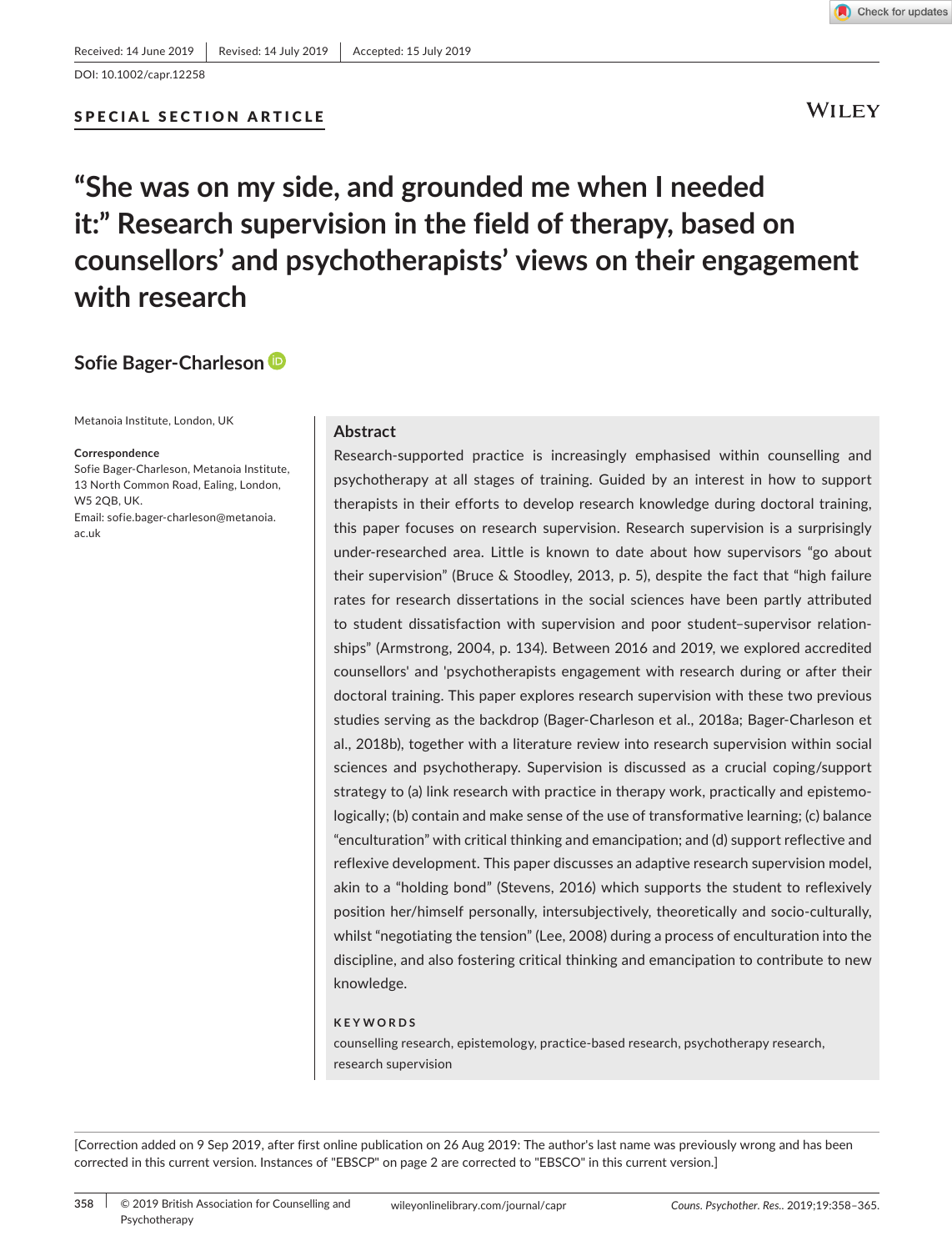## **1** | **INTRODUCTION**

Research is an increasingly emphasised aspect of counselling and psychotherapy, permeating different stages of training. Guided by an interest in how to support therapists in their efforts to develop research knowledge, this paper focuses on research supervision during doctoral research training. Research supervision is explored with two earlier studies into "therapists engagement in research" (Bager‐Charleson, du Plock, & McBeath, 2018a; Bager‐Charleson, McBeath, & du Plock, 2018b) as the backdrop and with reference to a literature review into research supervision suggesting that "little is known to date how supervisors go about their supervision" (Bruce & Stoodley, 2013, p.5). The research supervisory process tends to be accepted to rely on a process "naturally built on the supervisor's own experience" (Lee, 2008), despite, as Armstrong (2004) suggests, the fact that "high failure rates for research dissertations in the social sciences have been partly attributed to student dissatisfaction with supervision and poor student–supervisor relationships" (p.134). Our own two earlier studies began with literature reviews, which reflected a critique of counsellors' and psychotherapists' research knowledge. It was described as patchy, unstructured and often more informed by personal interests, clinical experience, supervision, personal therapy, general literature and discussions with colleagues than by research findings (Castonguay et al., 2010; Morrow‐Bradley & Elliott, 1986; Norcross & Prochaska, 1983; Safran, Abreu, Ogilvie, & DeMaria, 2011). Further studies echoed the idea of therapists seldom reading research or instigating research (Beutler, Williams, Wakefield, & Entwistle, 1995; Boisvert & Faust, 2006; Morrow‐Bradley & Elliott, 1986; Norcross & Prochaska, 1983).

Our subsequent studies aimed for a deeper understanding based on counsellors' and psychotherapists' own accounts; Between 2016 and 2019, we explored the area of "therapists and research", focusing on accredited counsellors and psychotherapists engaged in doctoral research. The first study (Bager‐ Charleson, et al., 2018a) was titled "Therapists have a lot to add to the field of research, but many don't make it there" in response to the findings. The second study was titled "The Relationship Between Psychotherapy Practice and Research: A Mixed‐Method Exploration of Practitioners Views" (Bager-Charleson, et al., 2018b), reflecting an interest in both novice and senior therapists' general experiences from research, across different training programmes within and outside the UK.

This paper will explore the implications on research supervision from the findings of the two studies. It discusses an adaptive research supervision model, reflecting a "holding bond" (Stevens, 2015) to support the student to reflexively position her/himself in a personal, intersubjective, theoretical and socio‐cultural sense, whilst "negotiating the tension" (Lee, 2008) between a functional aim, a process of enculturation into the discipline, and also fostering critical thinking and emancipation to contribute new knowledge.

**2** | **RESE ARCH SUPERVISION IS A SURPRISINGLY UNDER‐RESEARCHED AREA**

Little is known to date how supervisors "go about their supervision", as Bruce and Stoodley (2013) suggest. The process tends to be accepted as a process "naturally built on the supervisor's own experience" (Lee, 2008), despite the fact that, as Armstrong (2004) suggests, "high failure rates for research dissertations in the social sciences have been partly attributed to student dissatisfaction with supervision and poor student–supervisor relationships" (p.134). As a programme leader, trainer, and research supervisor for over thirty years, on Educational, Counselling, Psychotherapy and Counselling Psychology programmes, I resonate with the suggested absence of theory in the field of research supervision, both across disciplines but particularly within the field of counselling and psychotherapy.

# **3** | **LITER ATURE RE VIE W ABOUT RESEARCH SUPERVISION**

When approaching the topic via the collective search engine EBSCO leading onto PsychINFO, PsycARTICLES/Psychology and Behavioral Sciences Collection, the term "Research Supervision" received 28 responses about *research* supervision, with the rest referring to articles about *clinical* supervision. Out of the 28 research supervision‐ related responses, only four texts related to psychotherapy (Jervis, 2012; Walker, 2009). Out of these four responses, only Jervis (2012) represented a peer‐reviewed journal article.

Jervis (2012) explores the psychoanalytic concept of "parallel processes" as part of the research development:

> Describing how my own supervision while I was studying for a PhD informed my research, I suggest that reflexivity can be usefully applied to academic supervisory relationships. By regularly reflecting on everything that happens between them, especially anything unusual, psycho‐social researchers and their supervisors might discover previously unrecognized material, enhancing research findings.

> > (p. 296)

Moving beyond the EBSCO search leads to further relevant research. Stevens' (2015) study into research supervisors' experience is particularly relevant, as it focuses on Professional doctorates in Psychotherapy for accredited counsellors and psychotherapists, which is the focus of this paper. Stevens' (2015) findings suggest an alliance or "bond" between supervisor and supervisee: "with the advisee holding the goal of completing their project, and the advisor supporting and guiding … within a relational contract" (p. 45). The supervisors refer to their "primary role [as] to support the candidate in developing and pursuing their own particular area of [practice-related] concern." (p. 38)

Returning to the intial search, the remaing articles accessed via EBSCO referred to education (23) and medical health (1) studies. An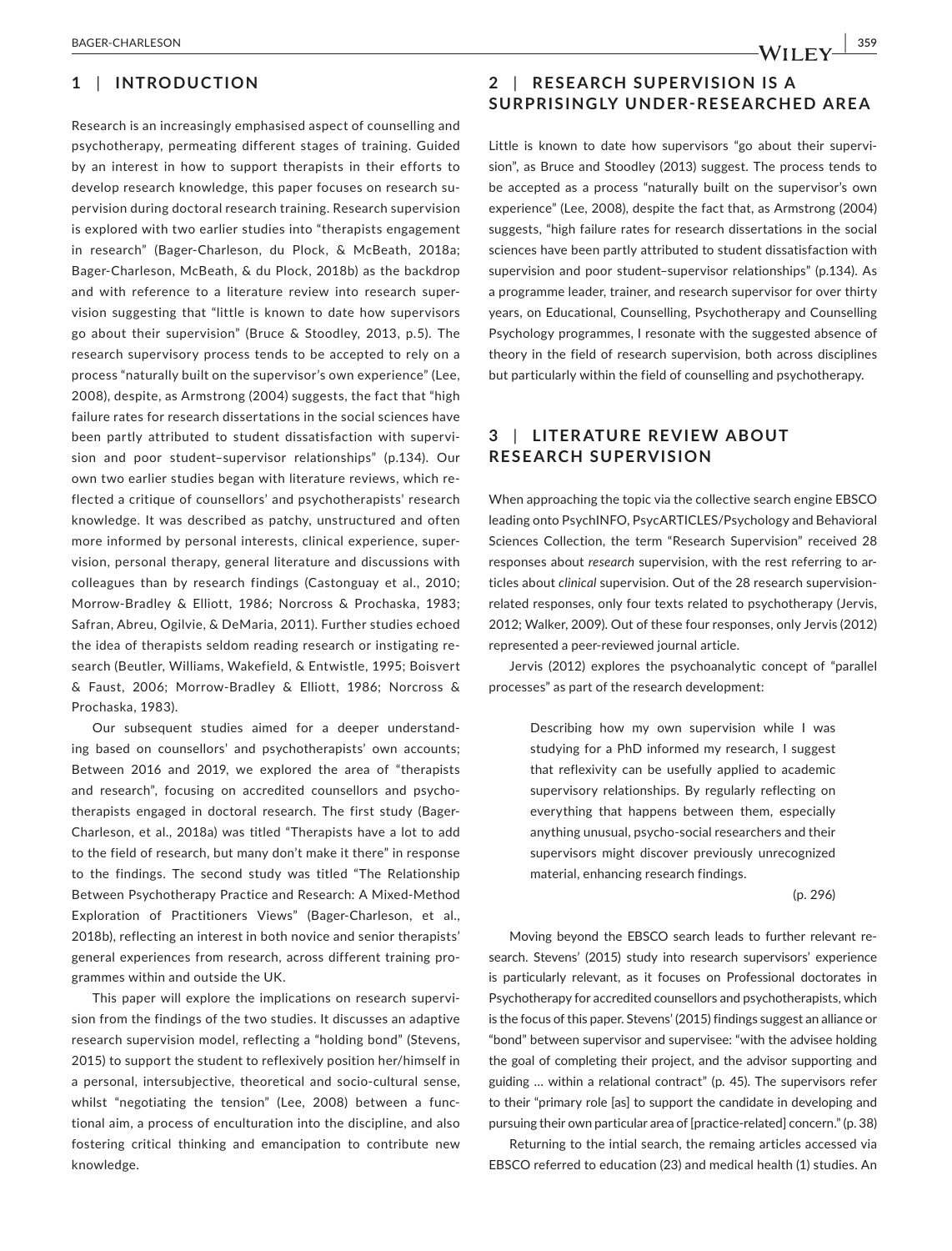overriding theme was the quality of the relationship between academic research supervisors and their students. Armstrong (2004) refers to research supervision as an important determinant of successful and timely postgraduate degree completion. Many functions have been deemed important in facilitating this alliance. Roach, Christensen and Rieger's (2019) study draws from 570 postgraduate students who completed 10 choice tasks comprising 16 attributes, each with three levels, using a partial profile design. Results revealed three key findings: (a) students valued academic integrity, constructive feedback, open communication, and bonding as the most preferred supervisory attributes; (b) student preferences were similar regardless of background differences; and (c) students preferred supervisors who fostered caring/supportive relationships over those who focused more strictly on instrumental functions. Roach et al. concluded that the results suggest"that supervisors and training programs should focus on the interpersonal aspects of supervision and supporting the psychosocial needs of students". Lee (2008) also emphasises the importance of a quality relationship. She refers to research supervision as containing the tension between different phases ranging from "enculturation" with the student becoming a member of the disciplinary community, whilst at the same time developing critical thinking and emancipation to gradually develop towards new knowledge. This implies that the stages follow a kind of research life cycle, starting with immersion in the discipline and gradually moving across literature review, methodology, participants, ethics, analysis and write‐up, whilst balancing enculturation with emancipation.

Nultya et al. (2009) offer a good overview of research in the field, suggesting that "experience, an ongoing professional commitment to development, and engagement with reflective and reflexive practice, all represent hallmarks of excellence" (p. 696). Kleijn, Meijer, Brekelmans, and Pilot (2015) refer to the importance of "adaptive research supervision" to describe support strategies to meet students' needs in light of the goals of their different tasks. The notion of "adaptivity" is explored by interviewing supervisors about diagnosing student characteristics in order to determine students' needs and concurrent adaptive support strategies. The findings suggest that support strategies can be adapted to the needs of students by "explicating standards, quality or consequences, division of responsibilities, providing more/less critical feedback and sympathising" (p. 123).

## **4** | **THERAPISTS AND RESEARCH**

As suggested through the upcoming references in the literature review, whilst clinical supervision is an intrinsic element of therapist development, research supervision tends to be a neglected area. References have in fact been made to a discernible tension between psychotherapy practice and research. Goldfried and Wolfe (1996) described the relationship as a "strained alliance". Tasca (2015) refers to a "practice–research divide, which is widely acknowledged as a problem in psychotherapy" and Henton (2012) has suggested

that psychotherapy and research are often characterised as "opposing domains". An almost dichotomous relationship between psychotherapy practice and research is also identified by Darlington and Scott (2002). In referencing what they called the "researcher–practitioner split", they note the different language that is used to describe psychotherapy and research. In a word-association experiment, practitioners described research as "objective, hard, cold, scientific, factual, time‐consuming, difficult, prestigious, tedious, expert", whereas practice was seen as "subjective, busy, messy, difficult, soft, warm, pressured, flexible" (Darlington & Scott, 2002, p. 4). Taubner, Klasen, and Munder (2016) suggest that the relationship between clinical research and practice is "compromised by reciprocal criticism and prejudice". A problematic dynamic between psychotherapy practice and research has been also voiced in terms of therapists historically having rarely initiated research (Norcross & Prochaska, 1983), or that therapists do read research "but not as often as researchers do" (Boisvert and Faust 2005; Beutler et al., 1995; Morrow‐Bradley & Elliott, 1986). Others have suggested that therapists rely more on discussions with colleagues than on research (Norcross & Prochaska, 1983) and that their research often stems from a seemingly unstructured integration of knowledge gained from workshops, books, and theoretical articles (Beutler et al., 1995) so that therapists' knowledge around research can be described as "patchy" and is often associated with topics of personal interest and that therapists are more informed by clinical experience, supervision, personal therapy and literature than by research findings (Morrow‐Bradley & Elliott, 1986; Safran et al., 2011). To sum up, from studies particularly represented by researchers with a background in psychology and psychiatry it has, as Castonguay et al. (2010) put it, been "well established that the practice of many full‐time psychotherapists is rarely or non‐substantially influenced by research" (p. 349). This resonates with what Bondi (2013) refers to as a "gap between" therapeutic practice and research. There are many angles to this "gap", but the focus on how to draw from embodied responses as sources of knowledge illustrate one form of overlap. There is relatively little written about therapists' relational, emotional or embodied response during research. Takhar (2009) emphasises the value or "emotional entanglement" in research. Etherington (2004), Tordes (2007), Anderson and Braud (2011), Josselson (2013), Willig (2012), Hollway & Jefferson (2000), Finlay (2016) and Gendlin (1997) are also contrbuting to theory in this field. Finlay refers, for instance, to data analysis as an "attuned inquiry" (Finlay, 2016, p. 30), characterised by stages of "empathic dwelling" (p. 30). She draws on "bodily experience as a way of tuning into *…* participants to achieve both a kinaesthetic and emotional sensing of the other" (p. 23). Gendlin (1997) refers in similar ways to the process of "staying with" the "body‐feel" as a significant means of generating new understandings:

> by letting it come, I allow my body‐feel to stir, to move, to do whatever it does independently of my deliberate control, while I do employ by deliberate control to keep the situation, the relevance [*…*] Once it has shifted, one can speak or act not just in the countless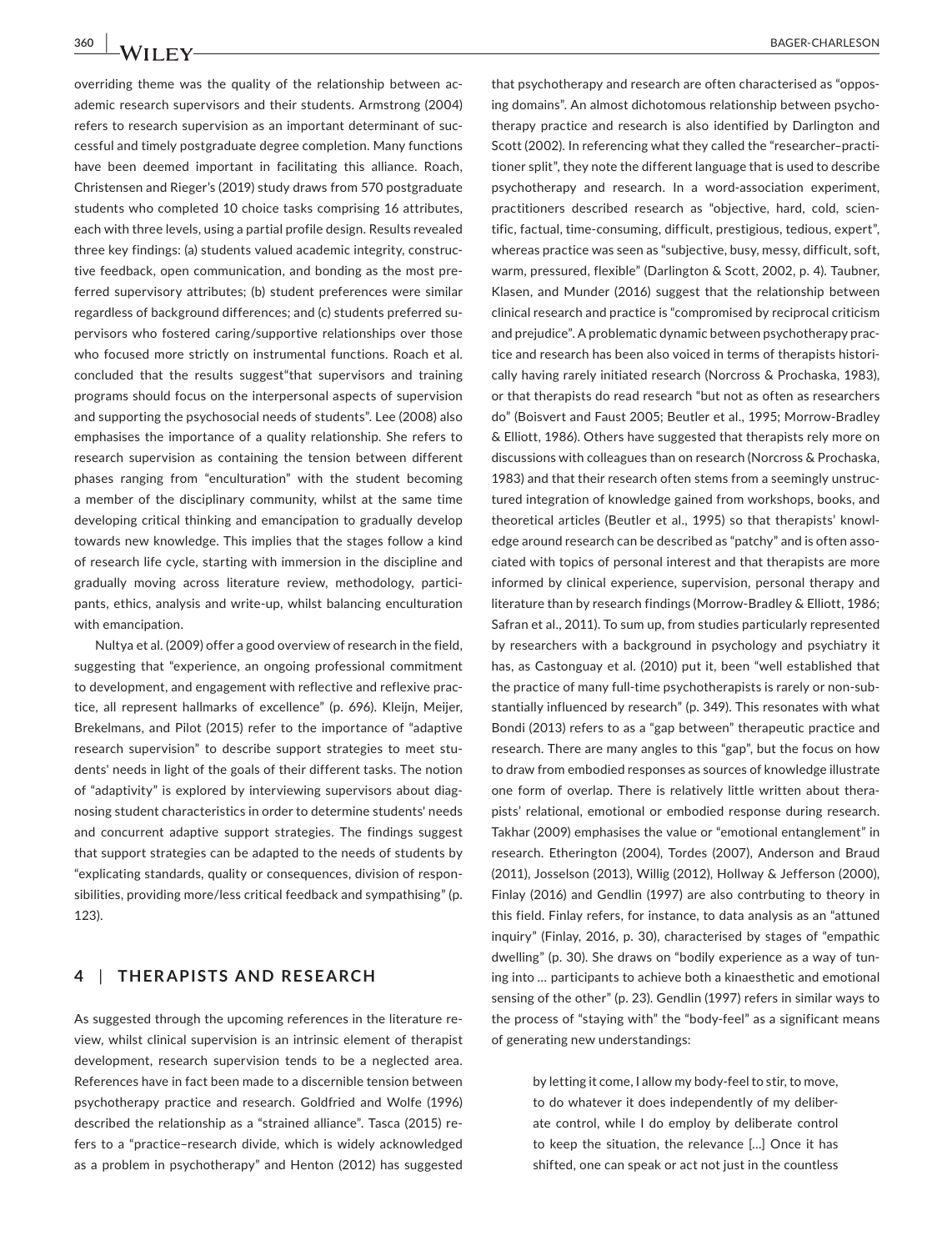unsatisfying ways always available, but in a focused way that will carry forward what it implies*…*

(p. 123)

Ellis and Tucker (2015) suggest that striving for a "disentanglement" of emotions—rather than including "emotional entanglement" as part of the enquiry, reflects a "scientisation of psychology which has to some extent repressed its emotional history" (p. 180). Boden, Gibson, Owen and Benson (2016) suggest that "[w]ithout the emotional dimension of a personal story, understanding becomes difficult, spoken words become separated from what the listener understands […] to understand human experience, we must understand emotional experience …" (p. 178). These more constructivist approaches to embodied and emotional knowledge are complemented by social constructionist perspectives such as Ellington's (2017) feminist and post‐structuralist study into "embodiment in qualitative research." She writes: "Research begins with the body. Although some researchers remain unconscious of it (or deny it) embodiment is an integral aspect of all research… I am a body‐self making sense with, of, and through other embodied people and our social worlds" (p. 196). The autoethnographic researcher Spry (2001) has offered a strong critique of a historic dualist approach in the process of knowledge acquisition where "we still sever the body from academic scholarship" (p. 724). Spry adopts a feminist outlook with an emphasis on "enfleshment" and asserts that the "the living body/subjective self of the researcher *…* as a salient part of the research process to study the world from the perspective of the interacting individuals" (p. 711).

## **5** | **THER APISTS' E XPERIENCE OF RESEARCH**

This discussion about therapists' positioning and involvement in research prompted our own enquires into therapists' own experiences of research field. Between 2016 and 2019, we conducted, as mentioned, two studies into the area of "therapists and research," focusing on accredited counsellors' and psychotherapists' views about doing research. This paper explores the implications on research supervision from the findings of the two studies.

> Therapists have a lot to add to research, but many don't make it there*…*

Our first study (Bager‐Charleson, et al., 2018a) was titled "Therapists have a lot to add to the field of research, but many don't make it there" in response to the findings. The study was conducted within a Narrative Research framework, based on dissertations (*n* = 50), interviews (*n* = 7) and research journals (*n* = 20) across 19 cohorts and years. It identified three stages of therapists' engagement with research including "feeling overwhelmed", "developing coping strategies" and "feeling illuminated, personally and professionally" through research. Focusing on the stages generally referred to as "data analysis" revealed a high level of stress, often coupled with shame and

confusion; "I underestimated the data‐ analysis" said one therapist, "you're desperately trying to find themes and codes and things but, actually, this is somebody's life". Most therapists aimed to keep a relational focus and to draw from their embodied and emotional responses as sources of knowledge, as in clinical practice, and supervision supported this reflexive process. Many expressed surprise over how little value this epistemic positioning appeared to have in the general discourse about "research", for instance in regular research textbooks and journals. Research supervision was referred to as a crucial aspect of the turning point from negative to positive. One therapist stated that, "I certainly had not expected this experience when I embarked on the research and was taken completely by surprise […] not only did I need supervision in dealing with writing a doctorate, working with challenging material, but also I needed personal therapy to separate out my issues from those of the victims". The study gave a broad pool of data, but was limited to one doctoral programme. The following study reflected the interest in a broader view and was titled "The Relationship Between Psychotherapy Practice and Research: A Mixed‐Method Exploration of Practitioners Views" (Bager‐Charleson, et al., 2018b). It reflected an expansion of previous study with its interest in both novice and senior therapists' general experiences of research, across different training programmes within and outside the UK. This study included a survey (*n*=92) and interviews with volunteers from the study (*n*=9). Some key questions in the study were; How do therapists describe their relationship to research?; To what extent do therapists feel that their own research is valued?; To what extent does research inform therapists' clinical practice? In summary, not feeling encouraged at work to do research was a recurring theme. One therapists who worked in the NHS said "The scientists and researchers I work with; they know they have a career in research—you get rewarded and promoted. That kind of recognition doesn't exist in therapy".

Research supervision was described as a crucial coping/support strategy, and for at least four reasons:

- 1. Supervision helps to link research with practice in therapy work, practically and epistemologically.
- 2. Supervision "contains" and helps to make sense of and use transformative learning as part of the findings.
- 3. Supervision supports the balance between "enculturation" and critical thinking and emancipation.
- 4. Supervision supports the integration of and reflexivity in personal and professional development, aligned with requirements for personal, theoretical and socio‐cultural self‐awareness and use of self in therapeutic practice.
- 1. Supervision helps to link research with practice in therapy work, practically and epistemologically.
- Findings from both our studies (Bager-Charleson, et al., 2018b; Bager‐Charleson, et al., 2018a) suggested that therapists often felt misunderstood and unsupported at work in their research.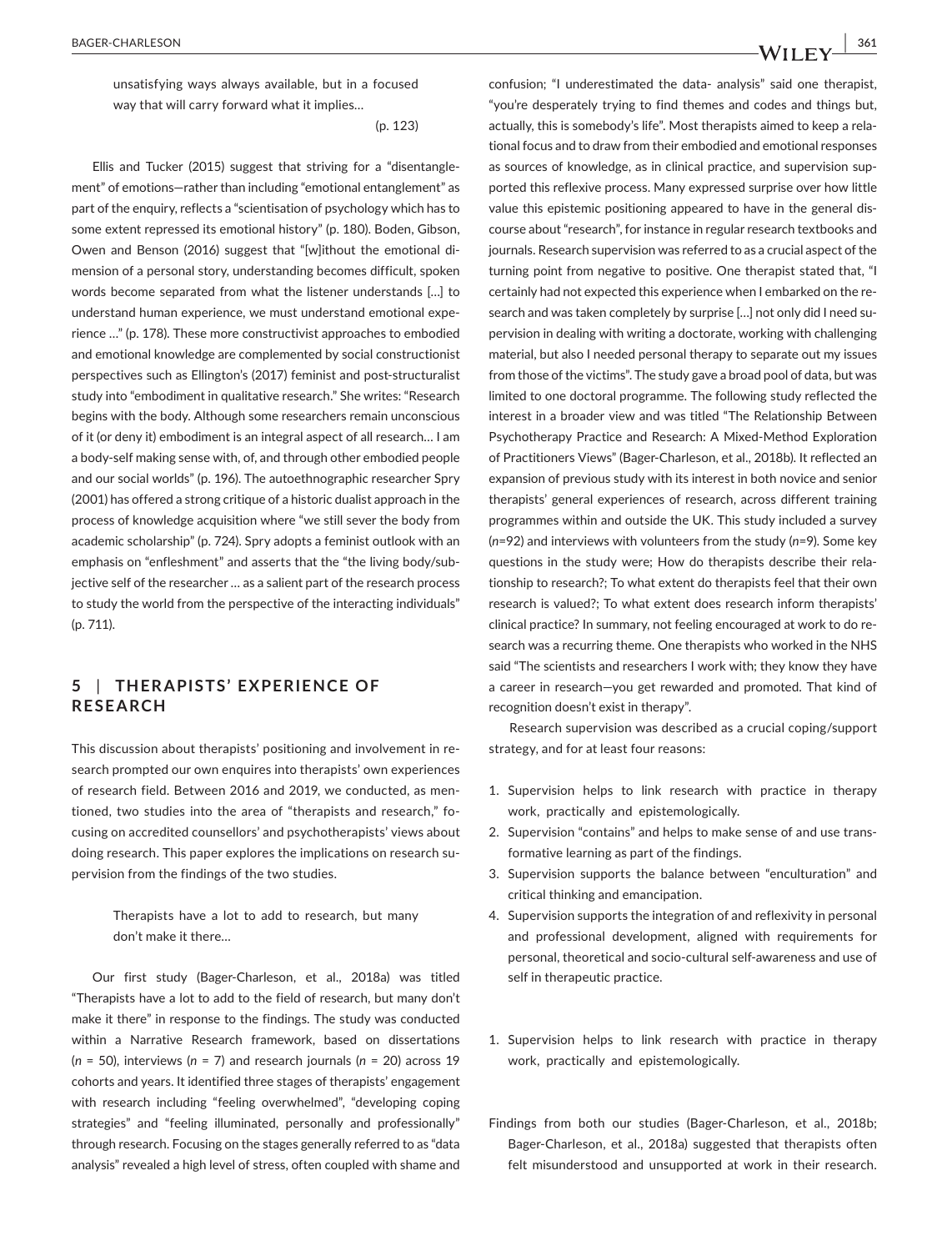I work in the NHS. Being a psychotherapist can feel like being a second-class citizen within the NHS [...] Cognitive, neuro, biological, outcome measures – there's a whole bunch of people I can contact and speak to at work. But I'm not working within those approaches … I struggle with the idea that emotions are measurable, and that I need a scientific practice differently. I work relationally, phenomenologically, and psycho‐dynamically.

Others reported how, in charities for instance, research was regarded as a luxury or means of "showing off" and would become their "guilty hobby". Therapists referred to stereotypes among colleagues about researchers as selfish, detached and removed, highlighting how they, as counsellors, felt "caught in a race to the bottom to help the disadvantaged" expected to be "nurturing, giving, sacrificial". One therapist reported being told by her manager to "stop taking courses" because she "was already overqualified" in her work as a counsellor. Research became something to hide, exaggerating a sense of loneliness and "lost-ness". Supervision played a significant role to "enculturate", the process where the student becomes a part of the disciplinary community Lee (2008).

2. Supervision "contains" and helps to make sense of and use transformative learning as part of the findings.

The process of enculturation develops in tension (Lee, 2008) with the development of critical thinking. To adopt new perspectives ‐ from the literature review onwards, were often quite literarily referred to as a painful experience. Research involves transformative learning which prompts the researcher to "let go" of prior certainties. One therapist (Peter) described the "far‐from‐easy letting go of aspect of life which have felt like certainties" and how, during stages involving "pain and fear":

> …undertaking research into areas which are deeply meaningful and important to us as people, not just as academics, lays us open to challenge and struggle at very deep levels. To my mind, they represent an existential struggle with fundamental concepts or building‐blocks of what it means to be human; a far‐from‐easy letting go of aspect of life which have felt like certainties and an opening up to anxiety and learning to live with it without the need to simply resolve it. Fundamentally, my embodied experience – the pain and the fear – have left me much more

aware of how easily we/I seek solid ground to live on, when actually there may be no such solidity. Learning to live with uncertainty and possibility is potentially liberating.

3. Supervision supports the balance between "enculturation" and critical thinking and emancipation.

Continuing on the theme of how transformative learning can cause pain, our findings showed how many experience confusion with regards to the "sheer amount of information". One therapist said, "I was sat in my study, with hundreds of quotes/cards strewn across the floor, and a deep sense of foreboding [with] literally had no idea of how I was going to shape to a coherent, elegant, 'whole'". He described: "I began to feel overwhelmed by the material coming in, by its sheer volume …I would sit up in bed and feel panic. The sensation of my heart skipping a beat, or suddenly racing, was very scary. [I]t was also shaming – something I didn't talk to with anyone in case they would think I was being ridiculous, or that I should give the research up if simply reading books was giving me such high levels of stress". Being trained to observe self‐awareness and adopt responsible self‐care (Adams, 2012; Adams, 2014), research responses seemed to take therapists by surprise. Several therapists reflected on a lack of framework to understand their emotional responses to their attempts to analyse participant interviews. One therapist stressed that "the impact of the written word" could be "very disorientating". Therapists referred to a sense of desorienation with regards to their emotional involvement. One therapist said:

> To read verbal words on the written page as you read particularly when they're very personal… so rife with emotional content and splitting, and you know, polarities and mess and shame, and, you know… What do you do with that? How do you find an expression?

> Supervision was essential here. One therapist said, "My immersion in their stories [made it] difficult to 'let go'. I was overwhelmed by mixed emotions. I found myself laughing at some and crying at others".

Some noted a sense of "binging" or sense of deliberate "self‐harm" when engaging with an overwhelming amount of data, with symptoms ranging from sleep deprivation to palpitations and anxiety attacks. One therapist stated that "I really did eat, sleep and breathe the research". Many therapists described losing a sense of self. As one therapist described, "I became stuck at the structural level of data analysis. I had played in the words so much I lost sight of the body". Supervision was described as a crucial coping/support strategy both for an understanding about what to anticipate during doctoral studies in terms of work load and planning, but also as an opportunity to explore the emotional aspects of their research work. Many referred to valuable support for reflection and reflexivity (Finlay, 2016; Wright, 2018). One therapist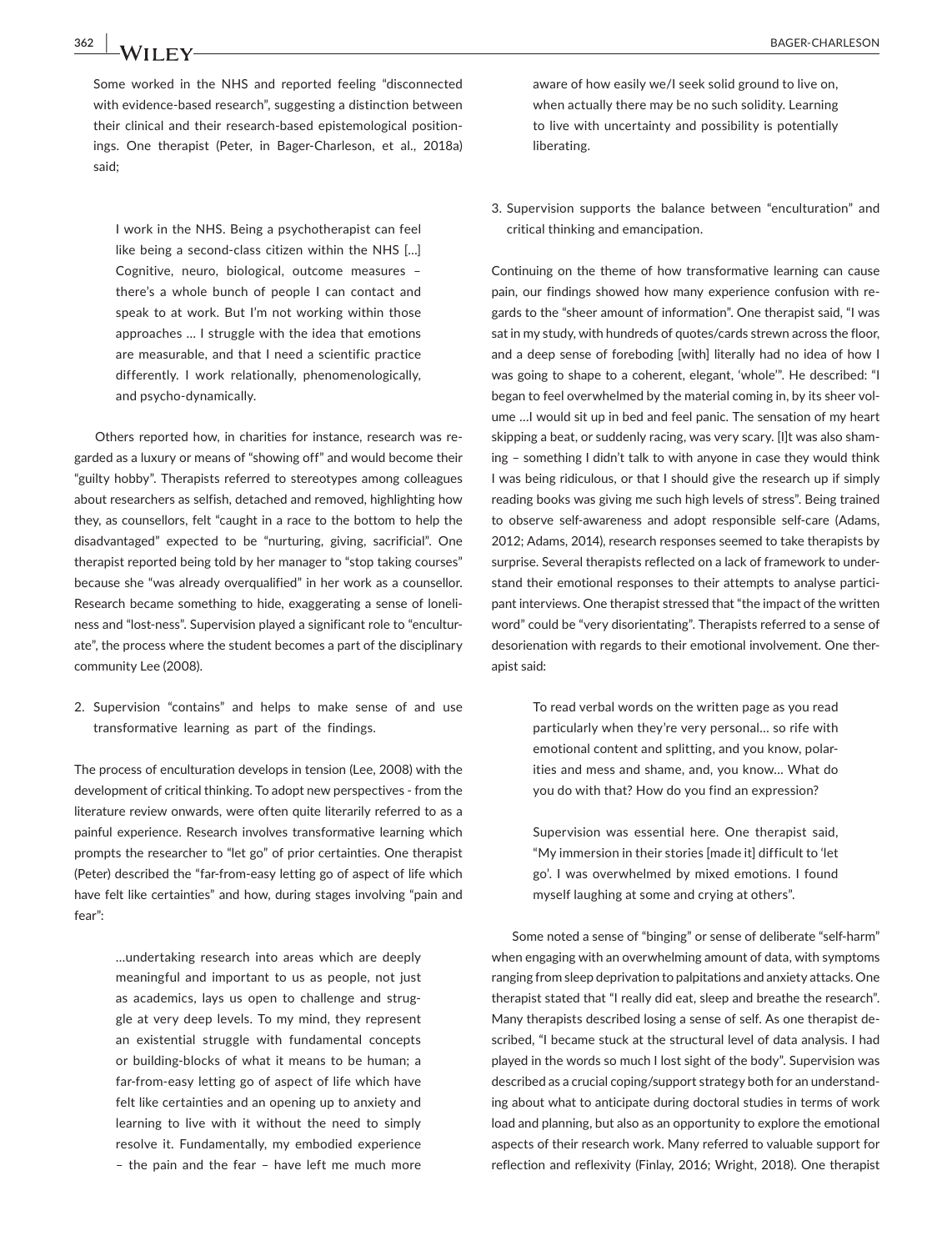#### FIGURE 1 Stages and roles of supervision

| Supervisory                                                                                   | Functional - establishing project                                                                                                                                                                                                                                                  | Supervisory                                                      |
|-----------------------------------------------------------------------------------------------|------------------------------------------------------------------------------------------------------------------------------------------------------------------------------------------------------------------------------------------------------------------------------------|------------------------------------------------------------------|
| relationship - cared                                                                          | management                                                                                                                                                                                                                                                                         | relationship -                                                   |
| for                                                                                           |                                                                                                                                                                                                                                                                                    | enthused                                                         |
| Emancipation -<br>where the student is<br>encouraged to<br>question and develop<br>themselves | Research 'life-cycle', including personal,<br>theoretical, intersubjective and socio-cultural<br>reflexivity.<br>Problem?<br>$\overline{\mathcal{A}}$<br><b>Other</b><br>Impact<br>research<br>Research<br><b>Impact</b><br>Approach<br><b>Analysis</b><br>Participants<br>Ethics? | Enculturation -<br>entering into a<br>disciplinary<br>community; |
| Supervisory<br>relationship<br>inspired and cared<br>for                                      | Critical thinking - questioning and analysing<br>the work                                                                                                                                                                                                                          | Supervisory<br>relationship - inspired                           |

felt encouraged to work creatively in her research, to access both her own and participants' lived experiences. Others adopted a personal development angle, and aimed to learn about their own responses, as in clincial practice (Adams, 2014; Wright, 2018). One therapist captured its value with these words, "The research tapped into my fears around failing, and supervision helped me to understand and contain those feelings". Another therapists said

> I was crying, and my supervisor totally got me; she'd tell me to go and hug a tree on the common. She was on my side, and grounded me when I needed it.

A fear and vulnerability around failure was, however, articulated by a substantial number of therapists who avoided talking about their somatic responses. Transformative learning includes critical thinking, with increased expectations to contribute with new knowledge (as typical for doctoral level research). This was often described as overwhelming, and as something where supervision played a significant role – to contain, but also to open up up for indendence and change.

4. Supervision supports the integration of reflection and reflexivity in personal and professional development, aligned with requirements for personal, theoretical and socio‐cultural self‐awareness and use of self in therapeutic practice.

The accredited therapists approached in this sense often research in a for clinical training and practice congruent way, retaining a focus on selfawareness. One therapist said; "The research tapped into my fears around failing, and supervision helped me to understand and contain those feelings". Many referred, as mentioned, to the importance of both personal therapists and research supervisors to understand more deepseated obstacles. One therapist stated, as mentioned in the previous section, that, " I now realised that not only did I need supervision in dealing with writing a doctorate, working with challenging material, but also I needed personal therapy to separate out my issues from those of the victims". This links into the previously mentioned "grounding" kind of support, which is also referred in the title of this paper in terms of "[M]y supervisor totally got me*…* she was on my side, and grounded me when I needed it".

# **6** | **DISCUSSION: SUPPORT WHEN RESEARCHING THE LIVED EXPERIENCE**

The practitioner-researcher often tends to grapple with the meaning of evidence in evidence‐based theory and practice. As mentioned, one NHS practitioner grappled with outcome research opportunities at work and often felt lonely: "Being a psychotherapist can feel like being a second-class citizen within the NHS [...]I work relationally, phenomenologically, and psycho-dynamically [...] Cognitive, neuro, biological, outcome measures—there's a whole bunch of people I can contact and speak to at work. But I'm not working within those approaches". Other therapists echoed uncertainties surrounding epistemological overlaps and differences between practice and research, and research supervision could both support enculturation and emancipation to contribute to new knowledge. Kleijn, Meijer, Brekelmans, and Pilot (2015) refer to the importance of "adaptive research supervision" to describe support strategies which meet students' needs in light of the goals of their different tasks. The findings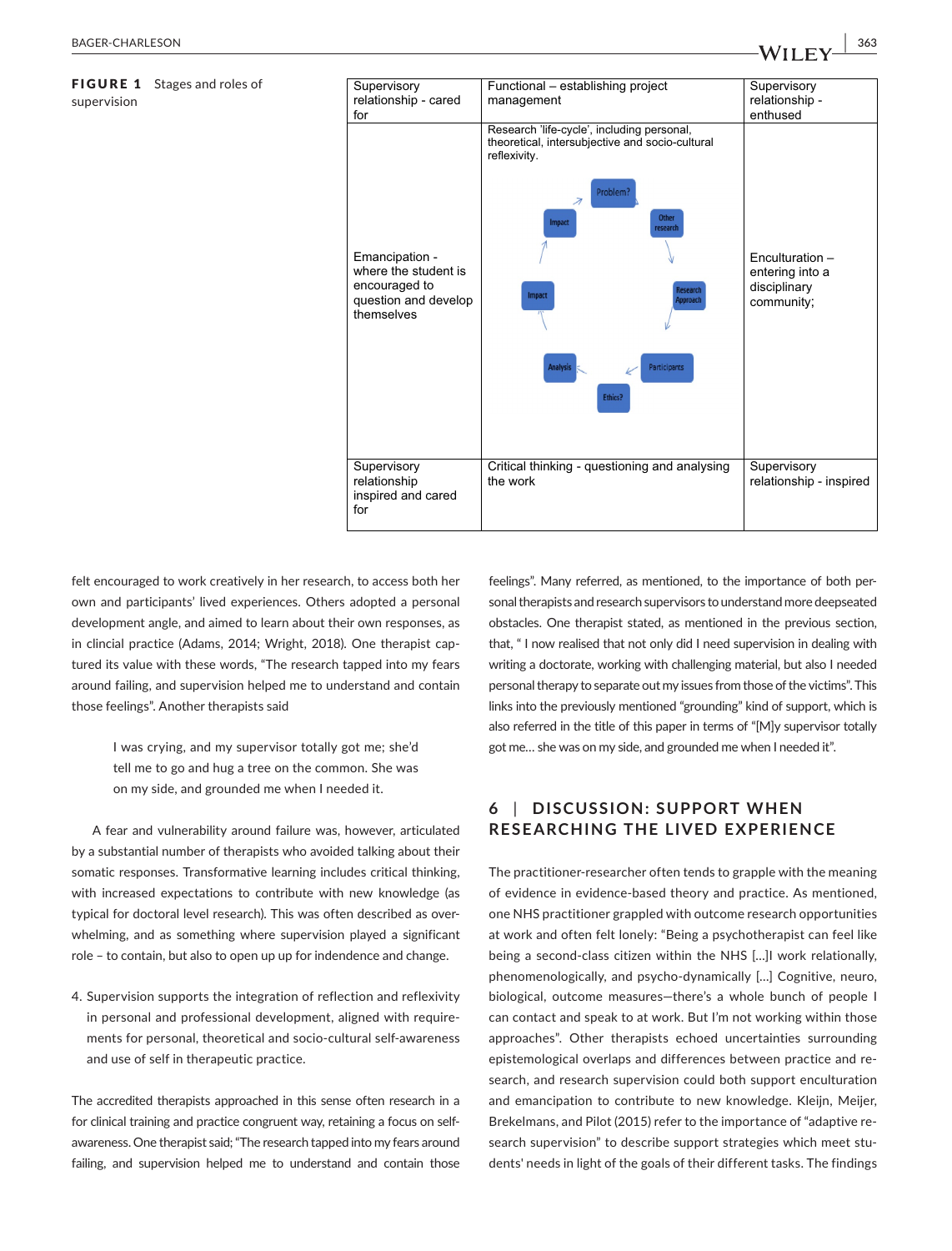in our studies resonate with the need for "adaptive" research supervision, guided by what Stevens (2015) refers to as a "holding bond" to link and develop practice through the research—both in a practical and an epistemological sense. The research supervision can support the student in positioning her/himself reflexively in both an academic, theoretical sense but also in a personal, intersubjective and socio‐ cultural sense during different stages of the research. The data analysis phase tended to benefit from attention to all facets of reflexive use of self. Lee's (2008) "aspects of tension" create a helpful framework to conceptualise the research process from the formulation of a practice‐related problem to the completion of a study. The formulation and the anchoring of the research problem in practice, followed by systematic exploration of research literature, a broad consideration of research "lenses" or methodological lenses to consider the question through, ethical thinking, engagement with participants, data analysis and the write‐up; these are aspects which put different reflexive foci to the forefront. As suggested in Figure 1 the supervision supports this reflexive development whilst "negotiating the tension" (Lee, 2008) between functional aims, enculturation, critical thinking and emancipation where the student is encouraged to both analyse systematically and synthesise creatively with a contribution of new knowledge in mind.

## **7** | **LIMITATIONS**

Whilst supervision is an intrinsic, obligatory component of clinical practice, research supervision is a less-discussed aspect of therapist development. The two studies discussed here do not expand on the relationship between practitioner–researchers and research supervision *directly*, for instance, in the context of actual research progress or completion. The concerns practitioners discussed generally related to doing research, with research supervision discussed indirectly. Armstrong (2004) asserts, as mentioned, that "high failure rates for research dissertations in the social sciences have been partly attributed to student dissatisfaction with supervision and poor student-supervisor relationships" (p. 134). We would be interested in exploring this further through research focusing specifically on research supervision from the start. Our aim for future studies would be to explore the relationship between research progression and research supervisory relationships during different stages and across different doctorates for counsellors and psychotherapists, for instance, as part of theory‐building research in this still under‐researched field.

## **ORCID**

*Sofie Bager‐Charleson* <https://orcid.org/0000-0002-3427-9623>

#### **REFERENCES**

Adams, M. (2012). *Private lives of therapists: Challenges for therapeutic practice*. DPsych dissertation, Metanoia & Middlesex University.

- Adams, M. (2014). *The myth of the untroubled therapist. Private life, profes‐ sional practice*. London, UK: Routledge.
- Anderson, R., & Braud, W. (2011). *Transforming self and others through research*. Albany, NY: State University of New York Suny Press.
- Armstrong, S. J. (2004). The impact of supervisors' cognitive styles on the quality of research supervision in management education. *British Journal of Educational Psychology*, *74*(4), 599–616. [https://doi.](https://doi.org/10.1348/0007099042376436) [org/10.1348/0007099042376436](https://doi.org/10.1348/0007099042376436)
- Bager‐Charleson, S., du Plock, S., & McBeath, A. (2018a). "Therapists have a lot to add to the field of research, but many don't make it there". A narrative thematic inquiry into counsellors' and psychotherapists' embodied engagement with research. *Journal for Language and Psychoanalysis*, *7*(1), 1–18.
- Bager‐Charleson, S., McBeath, A., & du Plock, S. (2018b). The relationship between psychotherapy practice and research: A mixed‐method exploration of practitioners' Views. *Counselling and Psychotherapy Research*, *19*(3), 195–205.
- Beutler, L. E., Williams, R. E., Wakefield, P. J., & Entwistle, S. R. (1995). Bridging scientist and practitioner perspectives in clinical psychology. *American Psychologist*, *50*, 984–994.
- Boden, Z., Gibson, S., Owen, G. J., & Benson, O. (2016). Feelings and intersubjectivity in qualitative suicide research. *Qualitative Health Research*, *26*, 1078–1090.
- Boisvert, C. M., & Faust, D. (2006). Practicing psychologists' knowledge of general psychotherapy research findings: Implications for science‐ practice relations. *Professional Psychology: Research and Practice*, *37*, 708–716.
- Bondi, L. (2013). Research and therapy generating meaning and feeling gaps. *Qualitative Inquiry*, *19*, 9–19.
- Bruce, C., & Stoodley, I. (2013). Adaptive research supervision: Exploring expert thesis supervisors' practical knowledge. *Studies in Higher Education*. *38*(2), 226–241. 16p. 4 Charts. [https://doi.](https://doi.org/10.1080/03075079.2011.576338) [org/10.1080/03075079.2011.576338](https://doi.org/10.1080/03075079.2011.576338)
- Castonguay, L. G., Nelson, D. L., Boutselis, M. A., Chiswick, N. R., Damer, D. D., Hemmelstein, N. A., … Borkovec, T. D. (2010). Psychotherapists, Researchers, or Both? A qualitative analysis of experiences in a practice research network. *Psychotherapy: Theory, Research, Practice, Training*, *47*(3), 345–354.
- Darlington, Y., & Scott, D. (2002). *Qualitative research in practice: Stories from the field*. Maidenhead, UK: Open University Press.
- Ellington, L. (2017). *Embodiment in qualitative research*. New York, NY: Routledge.
- Ellis, D., & Tucker, I. (2015). *Social psychology of emotions*. London, UK: Sage.
- Etherington, K. (2004). *Becoming a reflexive researcher*. London, UK: Jessica Kinglsey.
- Finlay, L. (2016). Being a therapist‐researcher: doing relational‐reflexive research. *UKCP: The Psychotherapist*, *62*, 4–5.
- Gendlin, E. T. (1997). *A process model*. New York, NY: The Focusing Institute.
- Goldfried, M. R., & Wolfe, B. E. (1996). Psychotherapy practice and research: Repairing a strained alliance. *American Psychologist*, *51*, 1007–1016.
- Henton, I. (2012). Counselling psychology and practice‐based research: A critical review and proposal. *Counselling Psychology Review*, *27*(3), 11–28.
- Hollway, W., & Jefferson, T. (2000). *Doing qualitative research differently*. London, UK: Sage.
- Jervis, S. (2012). Parallel process in research supervision: Turning the psycho‐social focus towards supervisory relationships. *Psychoanalysis, Culture and Society*, *17*(3), 296–313. [https://doi.org/10.1057/](https://doi.org/10.1057/pcs.2010.36) [pcs.2010.36](https://doi.org/10.1057/pcs.2010.36)
- Josselson, R. (2013). *Interviewing for qualitative inquiry: A relational ap‐ proach*. New York, NY: Guilford Press.
- Kleijn, R. A. M., Meijer, P. C., Brekelmans, M., & Pilot, A.. (2015) Adaptive research supervision: exploring expert thesis supervisors'